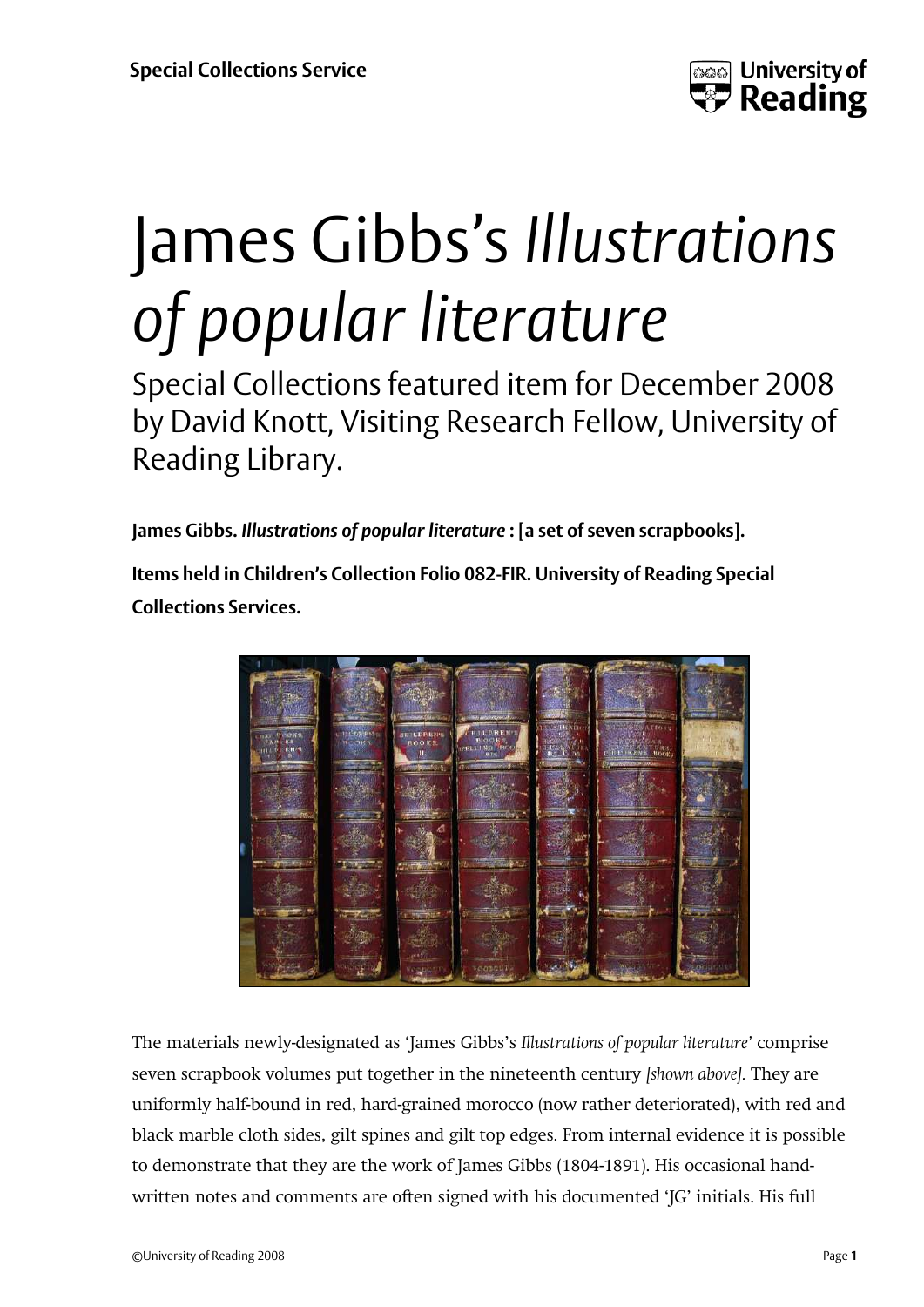signature dated 1866 appears once. He was a London bookbinder and print seller, active for many years in compiling collections on various subjects and making extra-illustrated books, by way of trade. It is also apparent that while three of the volumes are still titled 'Illustrations of Popular Literature', the complete seven-volume set was originally so titled, four having had lettering pieces added with more specific titles at some later stage.

All the volumes were presented to the University by the Oxford historian Sir Charles Harding Firth (1857-1936), five in September 1928, and the remaining two in March 1934. All have at least the beginnings of a contents list in his hand. One volume has the ticket of the Oxford booksellers B.H. Blackwell. Firth was a considerable benefactor to the young University Library at Reading, though his extensive collections at the Bodleian, and to a lesser degree at Sheffield, are deservedly better known. In March 1934 a minute of the University Council noted 590 volumes presented by him since 1927. A University of Reading online library catalogue search on <Firth donor> will bring up all seven scrapbook volumes listed under their individual spine titles. Currently there is little additional detail.

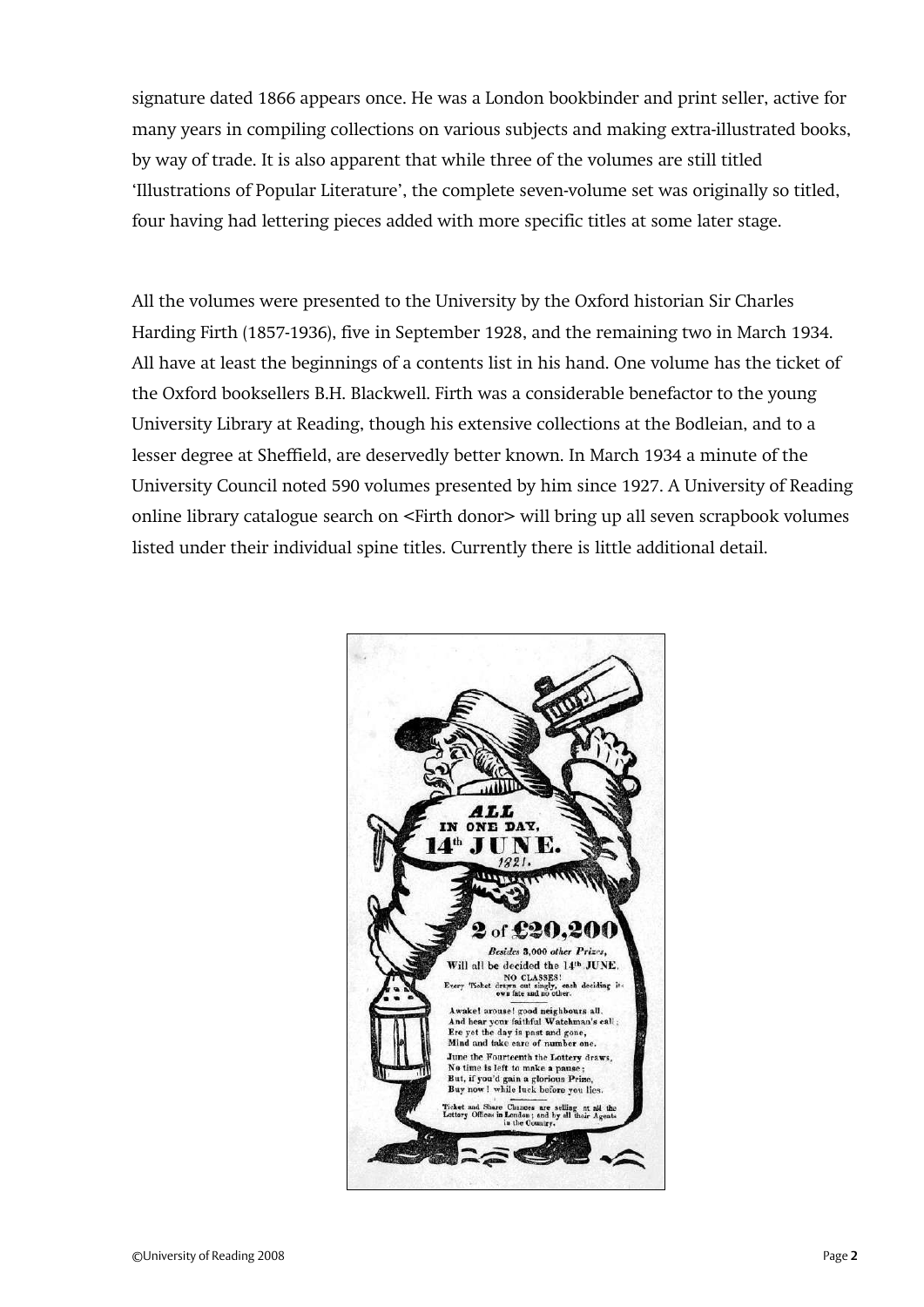Recently these seven volumes have been brought together for convenience and held in the Children's Collection. They are largely, but not exclusively concerned with children's literature in a broad sense. As is the nature of scrapbooks, they contain pages, extracts and cuttings from a wide and miscellaneous range of sources - children's books, reading and spelling primers, chapbooks and song books, improving and moral tracts; also journals and magazines, prospectuses, lottery handbills *[see example above],* and printed ephemera of all kinds. However, the selection is governed by the compiler's very specific purpose - namely, to display the use of woodcut or wood-engraving as a medium for popular illustration. To emphasise this purpose, the foot of each spine is lettered: Woodcuts.

To this end, the items have been, for the most part, carefully arranged on mounting sheets, in windows if both sides need to be seen, tipped-in or laid down, within neatly ruled frames, before being gathered and bound up. In many cases the individual items which have been treated in this way are complete. In others the selection has been limited to the wood block illustrations only, pages without illustrations being discarded. In some cases this probably extends to occasional metal engraved illustrations as well. In addition there are many partial selections and fragments. It is estimated that the compiler sampled about four hundred and twenty separate works in this way, dating from the early eighteenth century to the 1870s. In all, the volumes contain around 3,220 separate pieces displaying 5,115 prints.

Once our modern sensitivities have recovered from the shock of contemplating such wholesale bibliographical mutilation, the scrapbooks can be seen as a very useful corpus of wood block illustration over a period of significance in the development of children's literature. This is particularly so in view of the teaching and research interests of the University and collection strengths of the Library. Paradoxically, some very rare items have been preserved. However, to make effective use of the material a detailed contents list is required. Much effort has been undertaken recently to identify and date the extracts, and this data greatly facilitates appreciation and use of the collection. The character of individual volumes is assessed here, in general terms.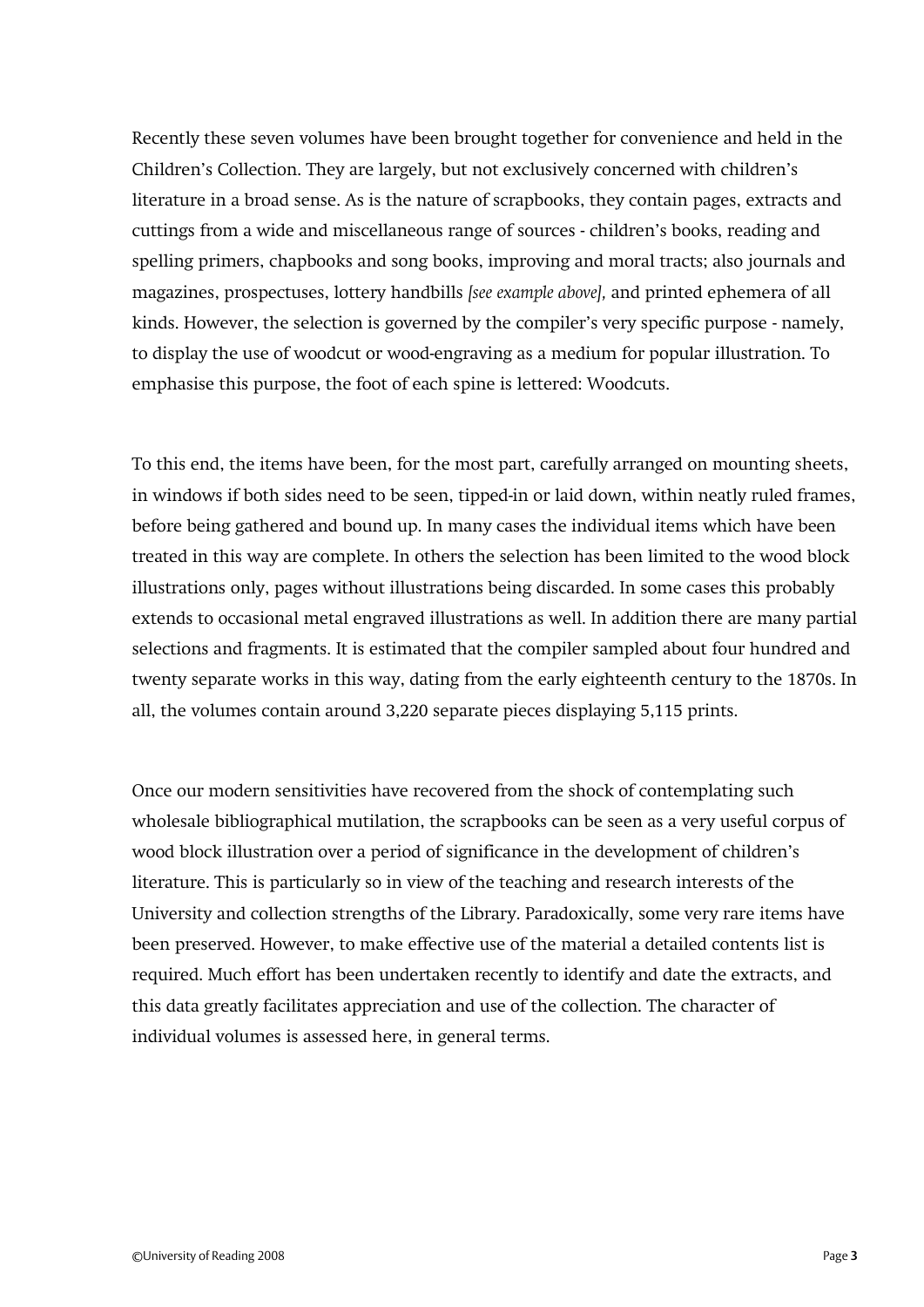

#### *Chap books, fables, & children's books.*

This volume contains a generally consistent selection with a predominantly eighteenthcentury emphasis. There are few stray pieces or fragments, and many of the examples are complete or nearly so, at least as far as the illustrations are concerned. It opens with an early edition of *The famous and delightful history of Fortunatus, and his two sons: in two parts and* also includes an early and as yet unidentified edition of Aesop. John Bewick's illustrations for *Fables by the late Mr. Gay* are presented in two editions, 1792 and 1816*,* giving Gibbs the opportunity to contrast the printing of the two*.* Eighty-two prints are shown, mainly from the 1792 edition.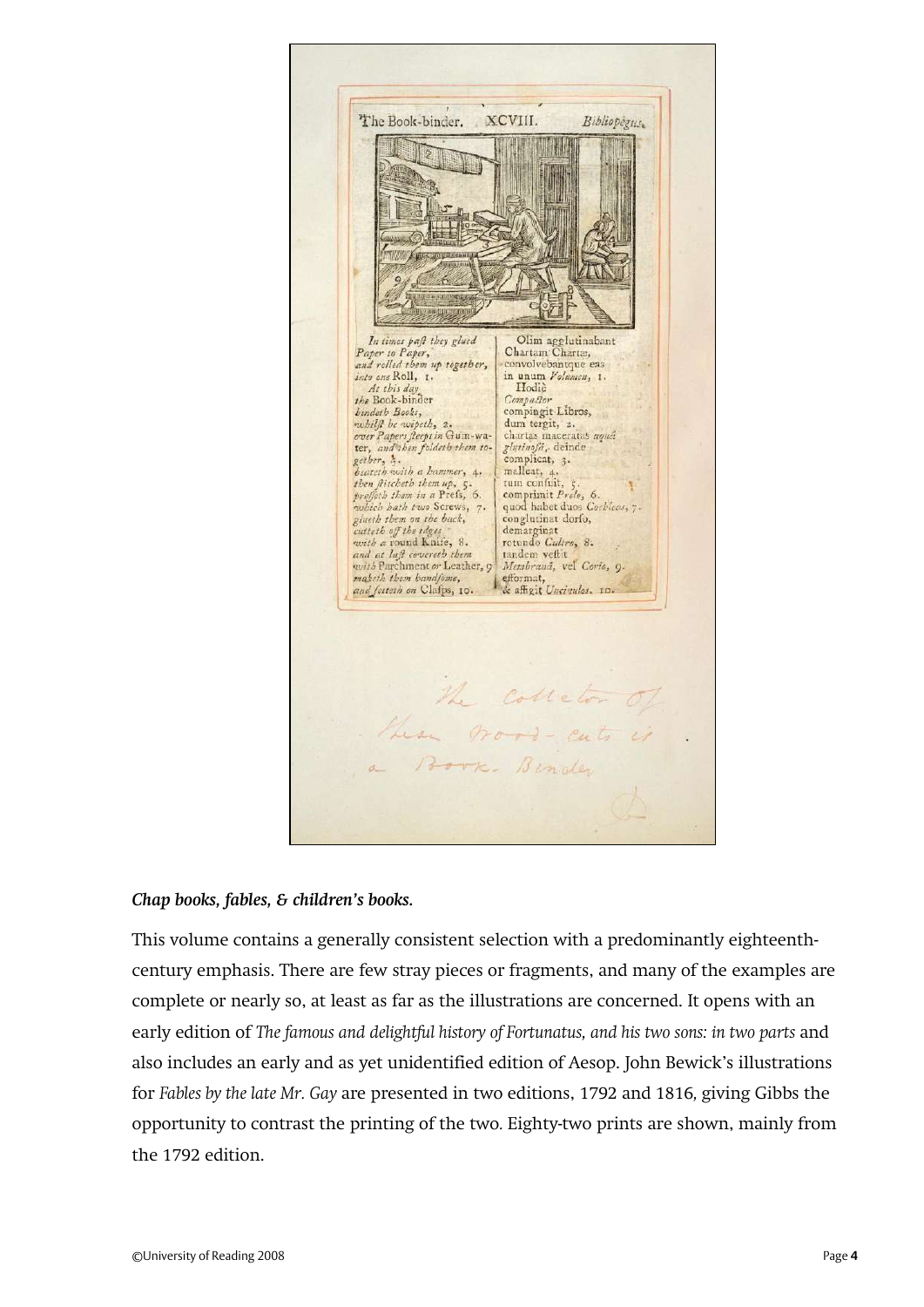A substantial selection of the prints from the 1777 edition of *Orbis sensualium pictus* allows Gibbs a small personal intervention with the comment 'The collector of these wood-cuts is a book-binder. JG', on the illustration of that particular craftsman *[see above].* However, the most notable source of illustration in this volume is the series of *Cheap repository tracts* of the 1790s, some thirty of them, usually in the form of their illustrated title-pages.

of Gaffer Greybeard. The pleafing Hiftory 53  $\overline{\cdots}$ foon ordered into the room where found that content was the greateft foon ordered into the room where<br>the 'Squire was fitting.—Well, faid<br>the 'Squire, as I find you are to<br>good a boy, and fo fond of books,<br>you fall not be in want of them,<br>fo he defired his Lady to take found that content was alleged<br>and the lived in this retired manner<br>he lived in this retired manner<br>he was fill a friend to the world s<br>when the world s he hower in time reuted to the world;<br>and as the population of the world;<br>and as the people in the neighboring village knew his cottage<br>between the properties they frequently cance to him, and<br>the draft his opinion of many Peter to his fludy, (as you fee here) **MILLION CONTROL** and let him have fuch books as were proper for him.-The Lady and

An undoubted rarity is *The pleasing history of Gaffer Greybeard (*London: Printed and sold by J. Hollis) probably from the 1790s *[see above];* similarly the twenty-eight leaves of scraps, in an untitled but numbered series, printed and sold by R. Burdekin, High-Ousegate, York, circa 1830. A non-British Isles imprint, unusual throughout the entire collection, is *The infant school grammar,* 2nd ed. (New York: Lockwood and Corey), 1832 - thirty prints are shown.

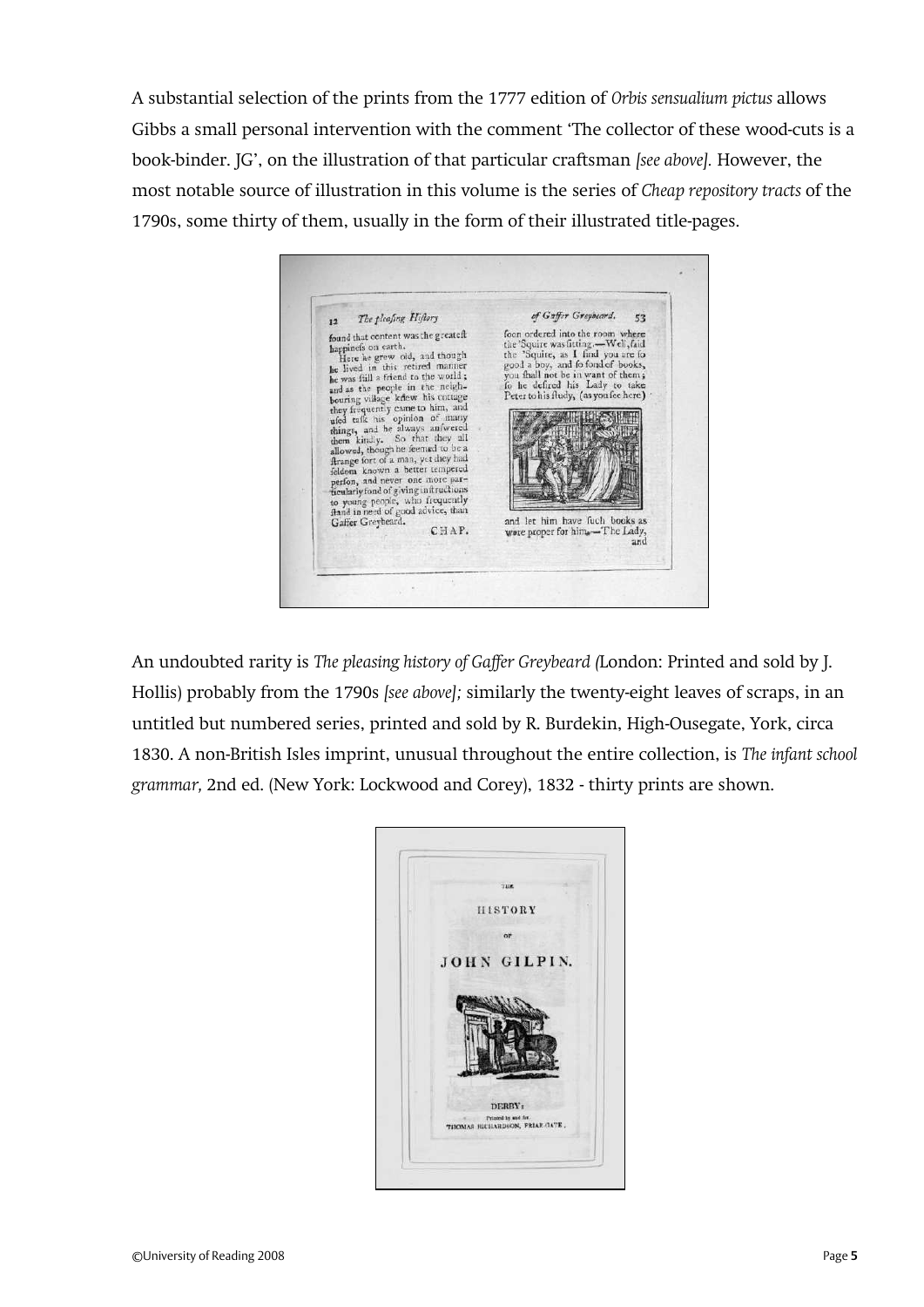## *Children's books I.*

This volume presents a consistent selection of material dating from the 1820s to the 1860s, with an emphasis on reading and spelling books. Many are very substantial selections, complete or nearly so. A number of English provincial imprints occur, including Derby *[see example above]*, Plymouth and Leicester. A particularly attractive foreign item is *Syllabaire des petits enfants industrieux. Édition ornée de gravures (*Épinal: Pellerin), of 1847 *[see below].* Its alphabet of twenty-four hand-coloured prints is complete.



## *Children's books II.*

The most notable contribution to this volume is some eleven illustrated title-pages from songbooks published by J. Marshall of Newcastle upon Tyne in the 1810s *[see example below]*. Arguably more appropriate to the topic of the volume is a further group of nine, numbered, moral tracts published by Kershaw and by Mason in London in the 1820s, similarly represented by their title-pages. But even more appropriate are five children's items published by Isaac Marsden of Chelmsford, circa 1820, complete or largely so, and usually with their printed wrappers retained. (A further Marsden item appears in the volume *Illustrations of popular literature: Children's books.*)

**Chaudronnier.** 

Distillateur.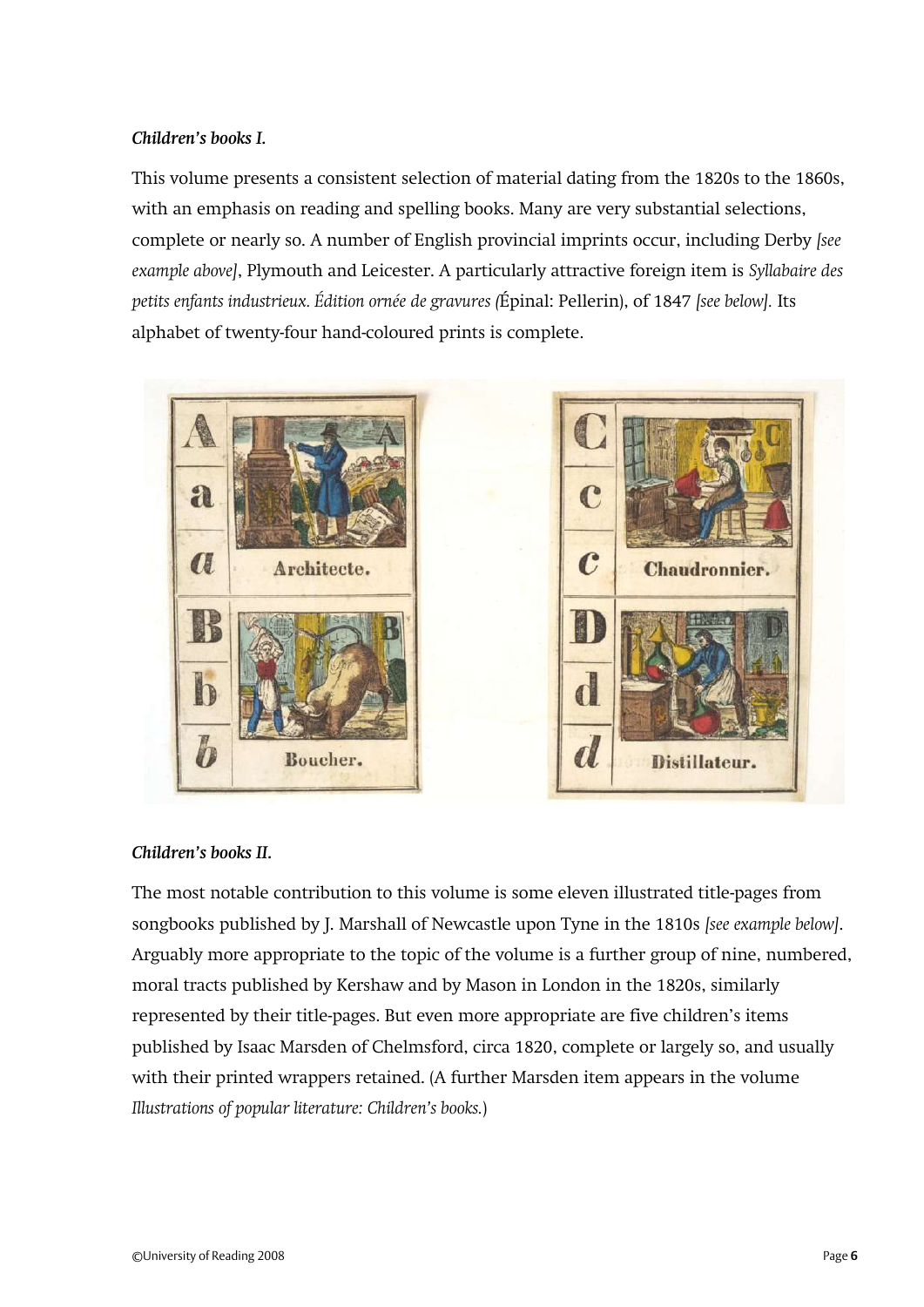

Aesop is again present in this volume in selections from two or more eighteenth-century editions including Croxall (1786) and Dodsley; and similarly, present again, *Fables by the late Mr. Gay. In one volume complete*, in substantial selections from the 1816 and 1834 editions. All sixty prints from *The new universal primer, or, an easy book, suited to the tender capacities of children*  (Derby: Printed by J. Drewry), 1790? are shown, including the decorative printed wrapper and two illustrated alphabets *[see below]*. Towards the end of the volume the selection becomes more fragmentary, but it is worth noting *The weeping mother. In four parts* (Printed and sold by J. Evans, No. 41, Long-Lane, ... London), between 1791 and 1795. This is complete in eight pages, although it contains only one print.



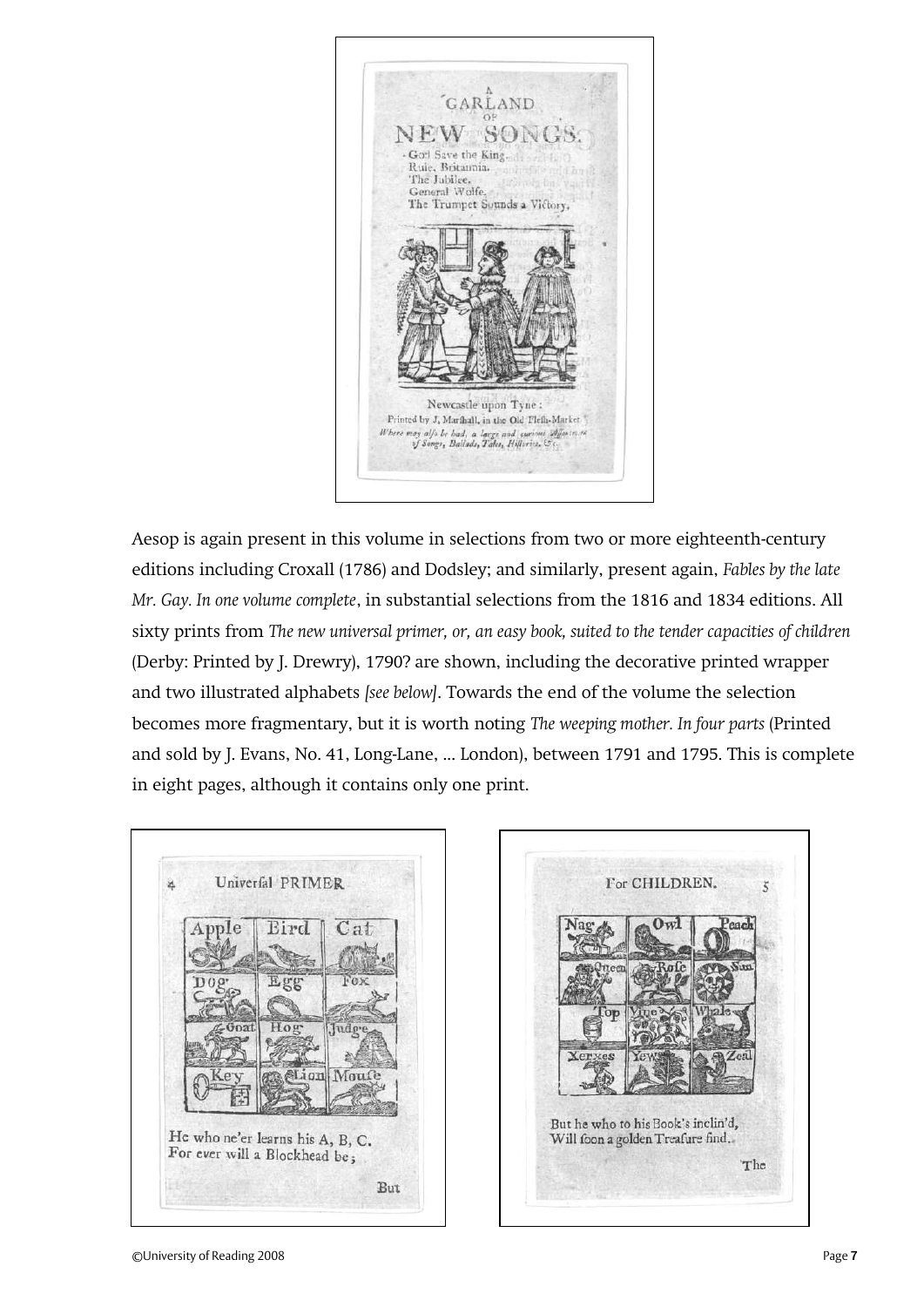#### *Children's books, spelling books, etc.*

Most notable in this volume are ten works of the Glasgow publishers J. Lumsden & Son from the period approximately 1814 to 1820. These include *The Valentine's gift; or, a plan to enable children of all denominations to behave with honour, integrity, and humanity [see frontispiece and titlepage below], The adventures of Captain Gulliver, in a voyage to Lilliput* and *Gammer Gurton's garland of nursery songs, and Toby Tickle's collection of riddles. Compiled by Peter Puzzlecap.* Most are complete or nearly so as far as the illustrations are concerned. (Lumsden publications are also present in the volume *Illustrations of popular literature. Children's books* and volume *VII* of the set.) Two complete illustrated alphabets appear among the illustrations to *The rise of learning. Or groundwork of science, ... by Mrs Winlove* (Edinburgh: Printed and sold wholesale, by Caw and Elder), 1819 *[see below]*, another in *The Christian child's education; or, spelling and reading made easy. The fifteenth edition. By the Reverend Mr. Fisher (*London: Printed for F. and C. Rivington), 1804, and another in *The Royal primer: or, the first book for children* (Dublin: Printed by William Jones), 1818. English provincial imprints include Southampton, Gainsborough and Coventry.



This consistent approach to the ostensible subject of the volume is abandoned in the final third in favour of a miscellaneous collection of fragmentary pieces culled from antiquarian and bibliographical works, and art periodicals as late as the 1860s. They display an interest in early woodcuts reproduced in facsimile and nineteenth-century publications in the same style. Some of these are from prospectuses.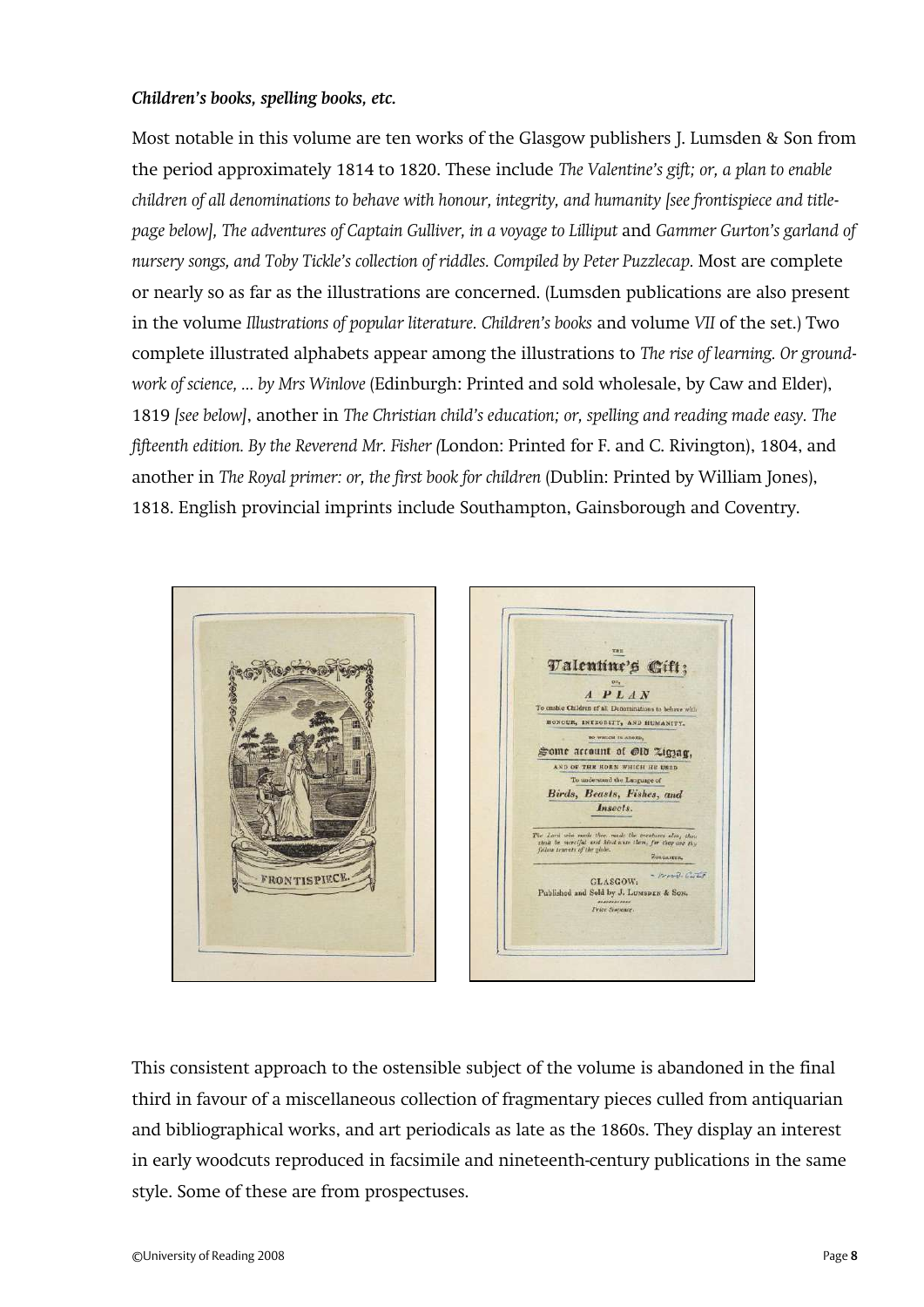

## *Illustrations of popular literature. Ballads*

This volume, the most miscellaneous of the set, was probably always intended to be somewhat broader in scope than its present subtitle suggests. It has also had a more checkered career than its fellows and suffered some losses. It opens with fourteen mainly eighteenth-century pieces of single sheet verse which include some undoubted rarities. Among these are *A copy of verses, call'd Faith, Hope, and Charity* (London: Printed and sold in Stonecutter-street, Fleet-Market), circa 1760?; *Smithfield bargains: a new song. Written and sung by Mr. Dibden* [sic] (London?), 178-?; *The humours of Blackfriars* (London?)*,* 179-? Firth's index then records a further twenty-one titles of similar material no longer present. Six of these are now in the University of Reading Library's album of *Ballads: [a collection of 184 mainly 19th century ballads printed in England and Ireland]* (held at Printing Collection Folio 821.04-BAL)*.*  How and when this came about is not clear, but as five of the six are still attached to Gibbs's mounting sheets there is no doubt as to their origin.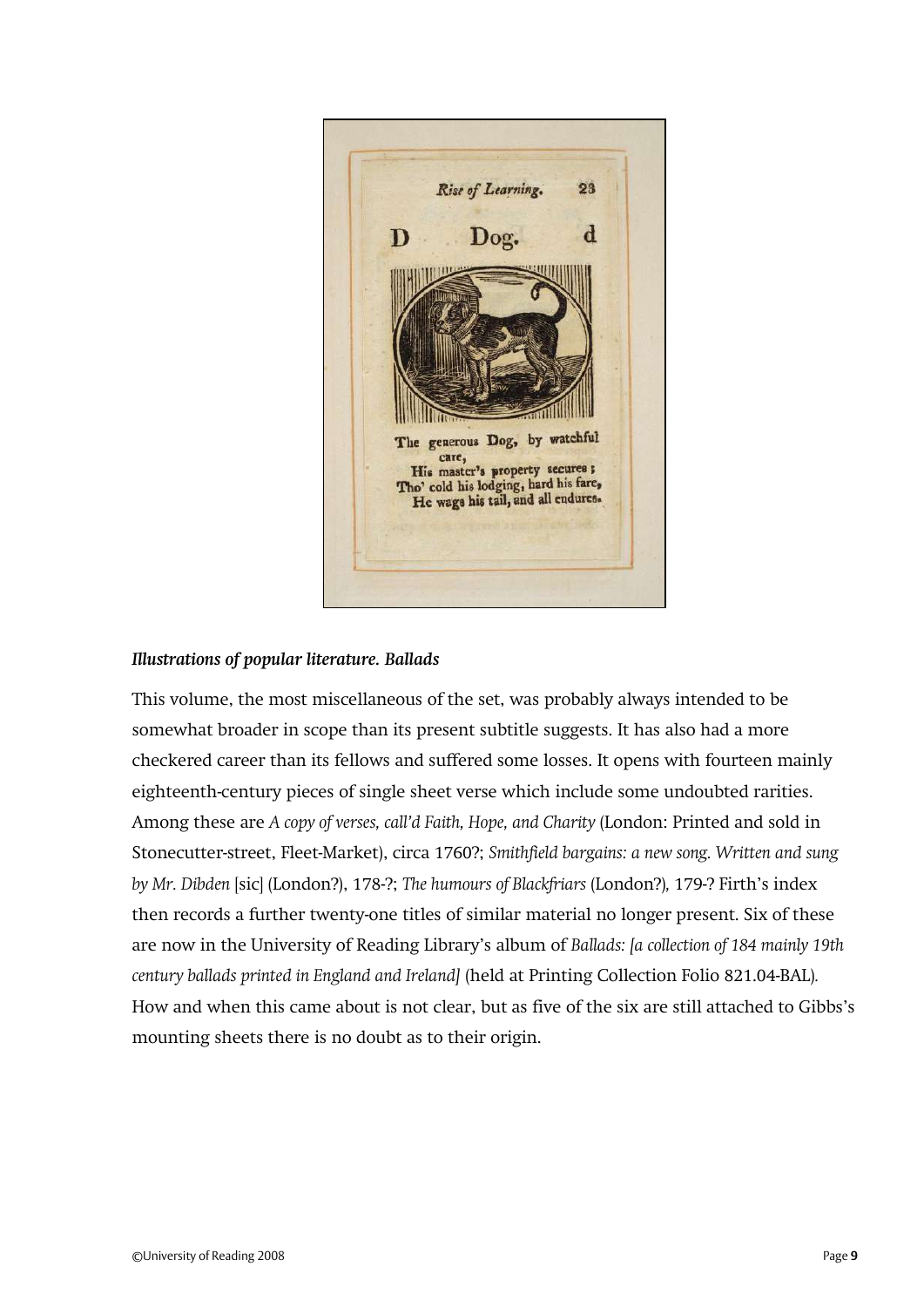

Hereafter the volume takes on a distinctly miscellaneous character as far as the sources sampled are concerned, and includes pieces, some complete, more appropriate for inclusion in other volumes of the series. Much though generally conforms to what Gibbs defines as 'Seven Dials art & literature'. The Seven Dials printers James Catnatch, W.S. Fortey and others are represented, as is G. Smeeton of Tooley Street, Southwark, by a range of broadsides, song sheets, and sensational accounts of murders and executions. Items worth mentioning individually include *Horrid murder of Maria Martin* (Catnach), 1828; *Examination and commitment of M. Jones, for murdering her four children* (Catnach), circa 1830?; *The female sleepwalker. An affair which happened in this neighbourhood* (London: W.S. Fortey, printer), circa 1860; *A faithful narrative of the cruel murder!! of John Holdcroft, aged 9, by Charles Shaw, another boy, aged 14* (G. Smeeton), [1833] *[see above]; Awful confession of Greenacre to the murder of Hannah Brown*  (Smeeton), [1837], and similar popular and topical pieces often with a specifically London interest. Of very local interest and undoubted rarity is the handbill *J. Y. To expose a cheat, ...*  signed Nimby Pimby, and expanded in manuscript to read 'John Yarrell Shoe maker Butcher Row Temple Bar - 1790'. Among provincial productions from Gloucester and Preston is *Me and my wife and daughter,* a hand-coloured Alnwick caricature printed and published by W. Davison, 181-? - a rare if not unique piece of copper-engraving in the entire set.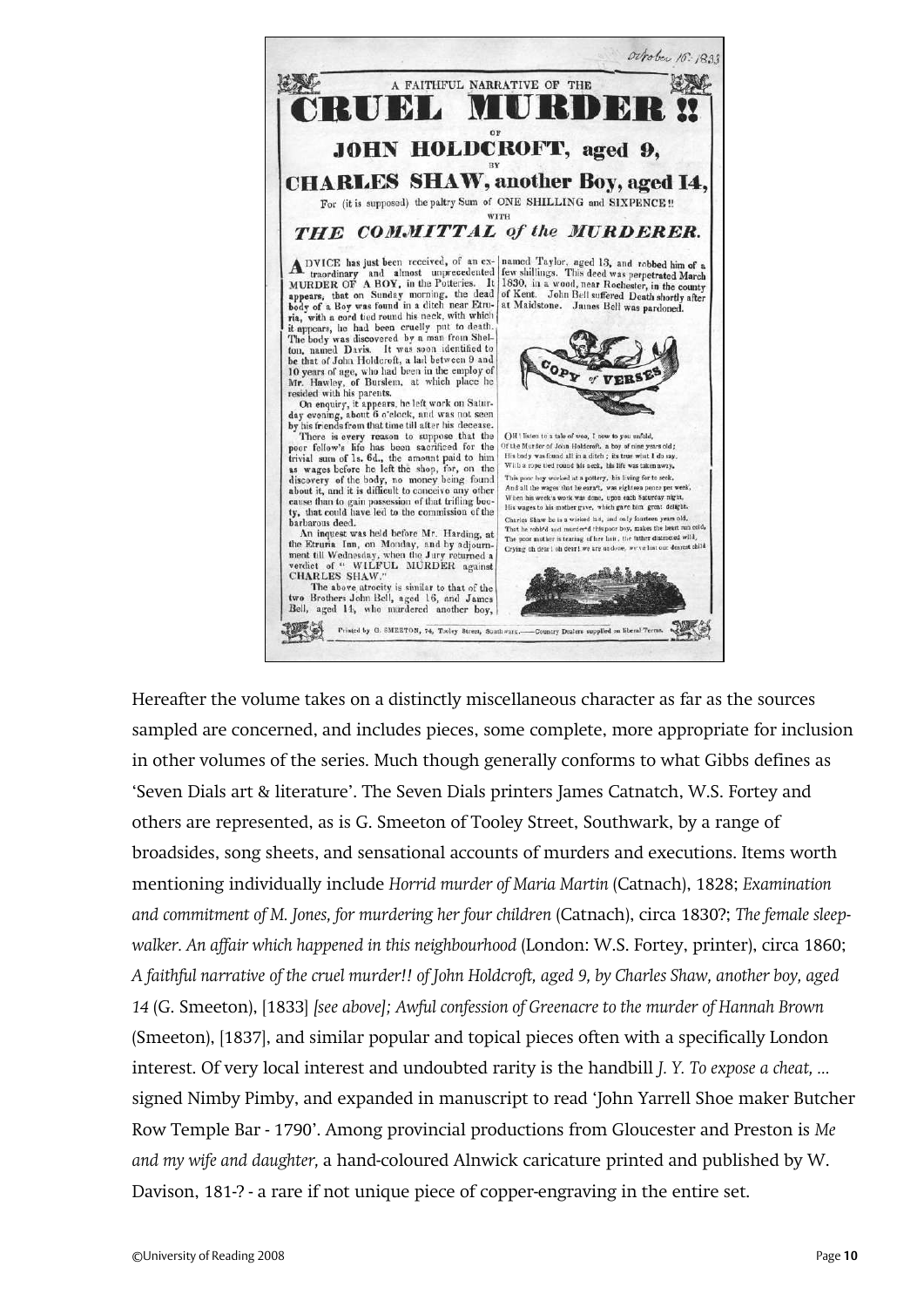Some twenty lottery bills, two Valentines, probably of the 1840s and a trade card for *Frederick Leith and William Saunders, successors to Mary Latimore, chimney sweepers & nightmen, No. 12, Eden Street, Hampstead Road,* probably of the 1830s, emphasise the wide range of materials which contribute to this volume. It ends with a number of periodicals, some complete, of the 1860s and later, including *The wasp and social photographer* for 15 October 1864, *Punch & Judy comic almanack 1869, Girl of the period almanack for 1869 and Punch's almanack, for 1871.* 



## *Illustrations of popular literature. Children's books*

This volume, perhaps the most satisfactory of the set, contains a consistent selection of material ranging from the 1760s to 1867, most of it complete. There is a heavy concentration of publications of the Religious Tract Society of the 1820s. Provincial imprints include Derby - *A new riddle book, or a whetstone for dull wits,*1760?; Nottingham - *The famous history of the valiant London 'prentice,* 1780?; and Devizes - *Harrison's nursury picture book, containing seventy interesting engravings* [see below]. There is a further publication of Isaac Marsden of Chelmsford - *Pretty poems, songs, &c. in easy language. For the amusement of little boys & girls. By Tommy Lovechild*, and a further three examples from Lumsden of Glasgow. Also worth noticing is a group of four items of the 1840s, published by J. March of Waterloo Road, London - *Adventures of Robinson Crusoe, The house that Jack built, Jack and Jill,* and *Jack the Giant Killer [see above].* Three pieces, bearing twelve, six, and twelve sets of octagonal blocks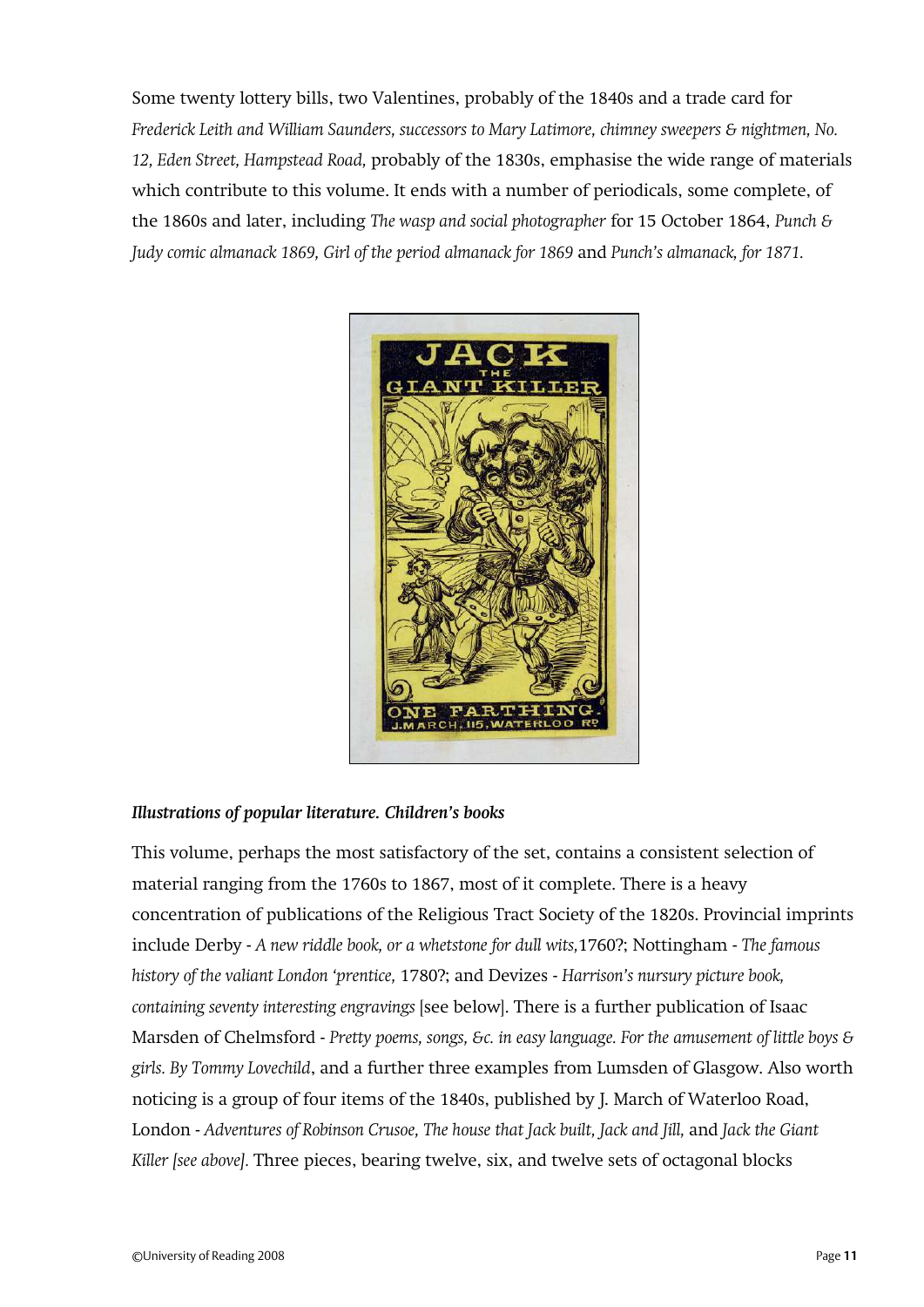respectively, within typographic borders, are described by Gibbs as 'Covers for Boys Copy Books'.



## *Illustrations of popular literature. VII*

This volume is devoted to editions of Isaac Watts's *Divine songs.* Probably in excess of twenty such are sampled, although some are difficult to distinguish. Probably all are of the nineteenth century, illustrated editions, in any case, not appearing until around 1780. Complete or substantial selections of illustrations are included in many cases. Gainsborough, Coventry, Knaresborough, Wellington and Derby are among the nonmetropolitan places of publication. Some fragments or strays have crept in, for example, the Lumsden edition of *Divine songs, in easy language, for the use of children*, 1814 has attracted two further titles of the Glasgow publisher. An interesting slant on the popularity and illustration of Watts's work is provided by *Illustrations to Dr. Watt's* [sic] *Divine songs. - 2s. each*  (London: John Remfry), 1840? *[see example below]* - five leaves bearing prints numbered 2-31 of, presumably, stock blocks.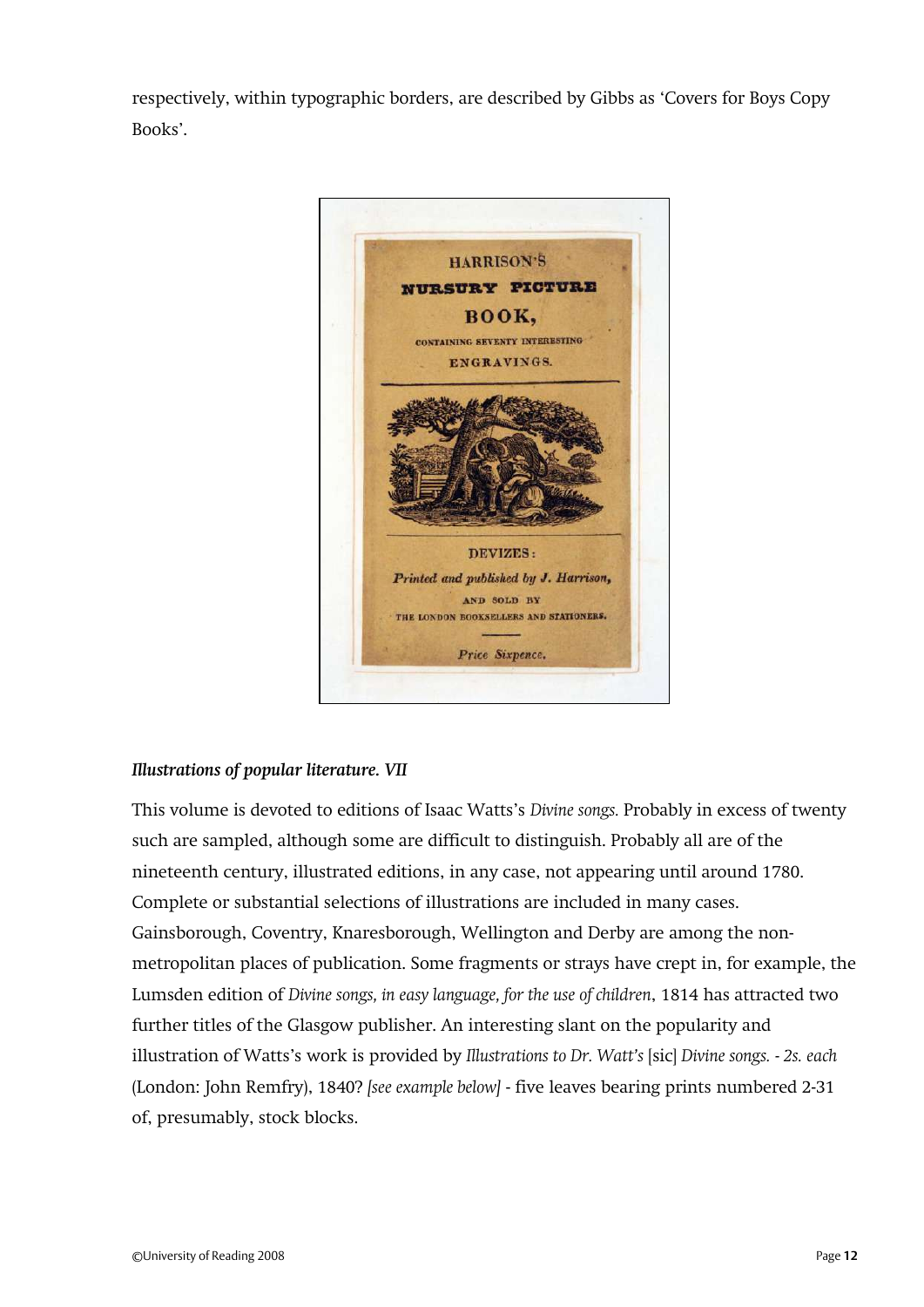

#### *James Gibbs and the wider significance of the 'Illustrations'*

As stated above, James Gibbs was a London bookbinder and print seller. He was born in 1804 in Old Round Court on the north side of the Strand, roughly opposite Villiers Street and Buckingham Street, in an area now occupied by Agar and William IV Streets. The son of George Gibbs (ca 1776-1839), also a bookbinder, he was apprenticed to John Jackson, bookbinder of Villiers Street, where his father was a journeyman, from 1818 to 1825. By no later than 1834 he was in business as a bookbinder and printseller at 11 Great May's Buildings, St Martin's Lane. By his own account he was for a while thereafter in Lisle Street, Leicester Square, but by 1844 at the latest, similarly described, he was at 8 Great Newport Street. There he remained, except for the occasional excursion, until retiring from business some time after 1884. He died at Ifield Road, Brompton in 1891, aged 87, and was buried in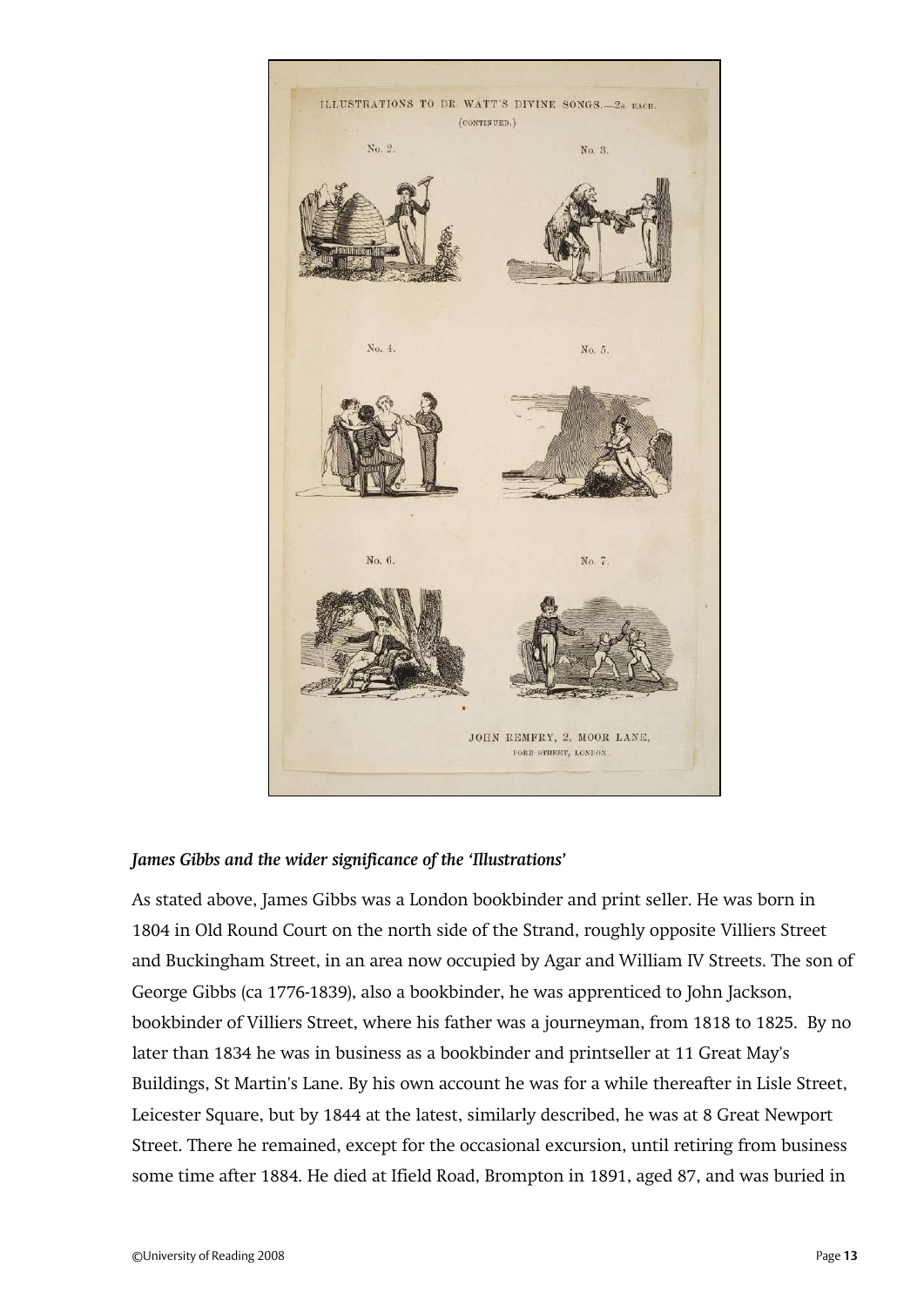Brompton Cemetery. Nothing marks the site and nothing remains of his Great Newport Street premises today.



Title-page from *Children's books I*

Gibbs is best known, if known at all, as the original compiler of the 'Kitto Bible', now in the Huntington Library, San Marino, California. This work, in which an illustrated Bible of 1838, in three volumes, with notes by John Kitto, is expanded to sixty volumes by the insertion of up to thirty thousand extra illustrations, has been regarded as the greatest piece of extraillustration ever undertaken. $^{\text{i}}$  Its compilation occupied Gibbs thirty years or more.

Much of what we know about Gibbs today results from his long friendship with the Victorian poet and bibliophile Frederick Locker, afterwards Locker-Lampson (1821-1895). Locker included a memoir of Gibbs in his autobiographical work *My confidences* (1896), and over fifty pieces of correspondence from Gibbs to Locker survive in the Locker-Lampson MSS, part of the James Marshall and Marie-Louise Osborn Collection in the Beinecke Library at Yale. These give many unique if fragmentary glimpses of Gibbs's family, friends and customers, his day-to-day activities in the binding and print-selling business, his intriguing personality, his trials and tribulations - personal, commercial and financial - and even, on occasion, his love life.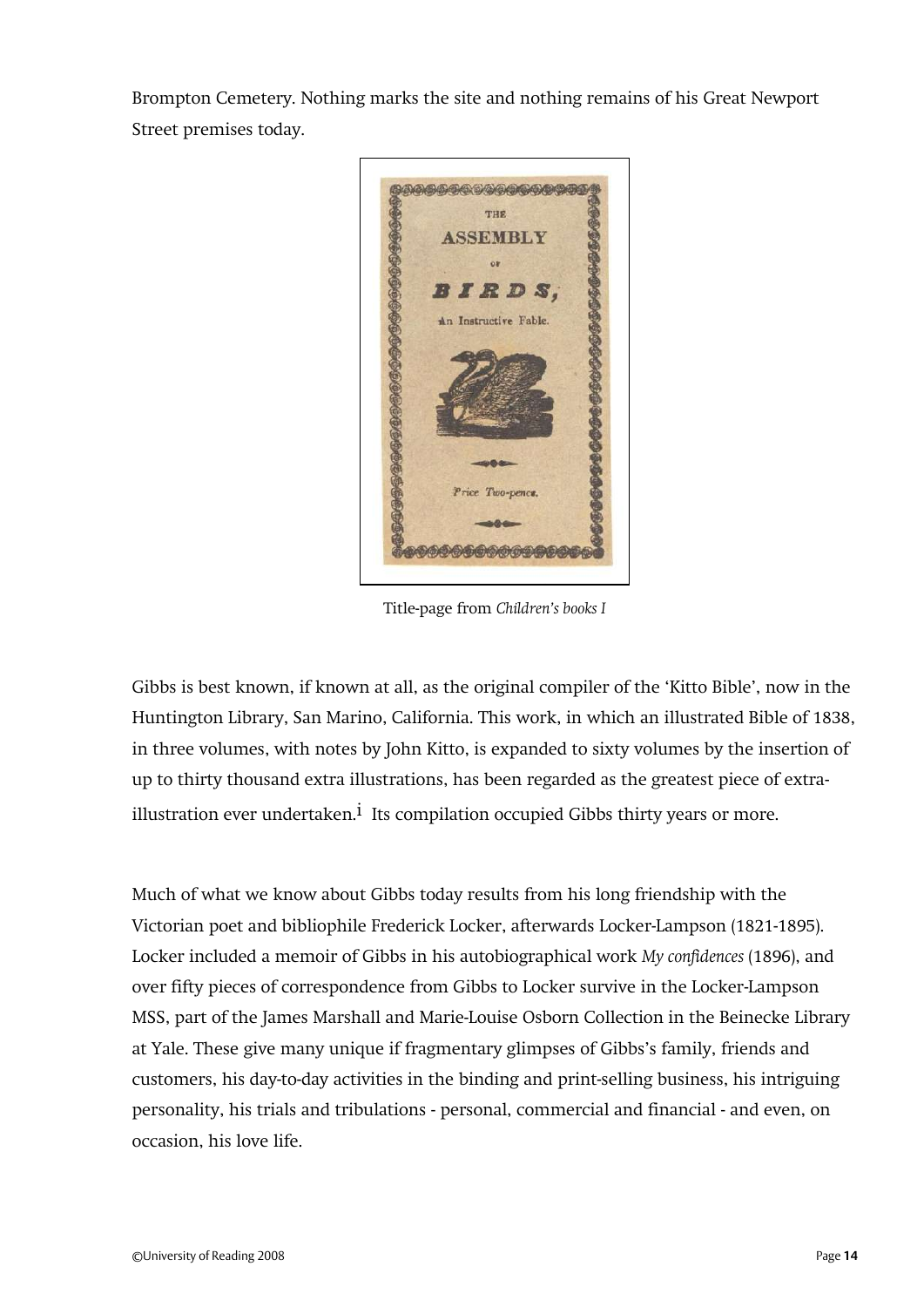According to Locker-Lampson 'Gibbs's absorbing passion was 'collecting', whether it were books, or prints, or cuttings, and this lust asserted itself early'. His parents indulged this inborn inclination, which ultimately saw its 'crowning triumph' in the Kitto Bible. But while his passion was to acquire and collect, he was very reluctant to sell - a distinct disadvantage to someone whose livelihood depended on it, and the root of many of his difficulties. The Great Bible was eventually prised from his no doubt reluctant grasp in 1872 by the New York bookseller J.W. Bouton. Gibbs was then in his late sixties and must have been thinking about his retirement and old age. What Gibbs received for his life's work is not known, but Bouton offered the Bible, in the United States, for \$10,000. His printed prospectus described it as 'the largest and most elaborately illustrated Bible in the world', and gave some mouthwatering detail of the contents - the specimens of fifteenth- and sixteenth-century Bibles, the near 3,000 original drawings by Raphael, Caracci and others, the missal paintings from the fourteenth to the early sixteenth century, the Rembrandt etchings, the Dürer woodcuts, the many choice impressions of line engravings and mezzotints. In 1875 this Bible was acquired by Theodore Irwin of Oswego, New York, who spent some years improving the collection still further by exchanging average impressions for better ones and substituting items he considered for some reason not sufficiently worthy. Gibbs was himself involved in supplying Irwin with additional material. Interestingly, when Irwin died in 1902, although the bulk of his library had been sold to J. Pierpont Morgan, he still possessed the sixtyvolume Kitto Bible in its purpose-made cabinet. It was his son, Theodore junior, who negotiated the sale to Henry E. Huntington.



Title-page from *Illustrations of popular literature. Children's books*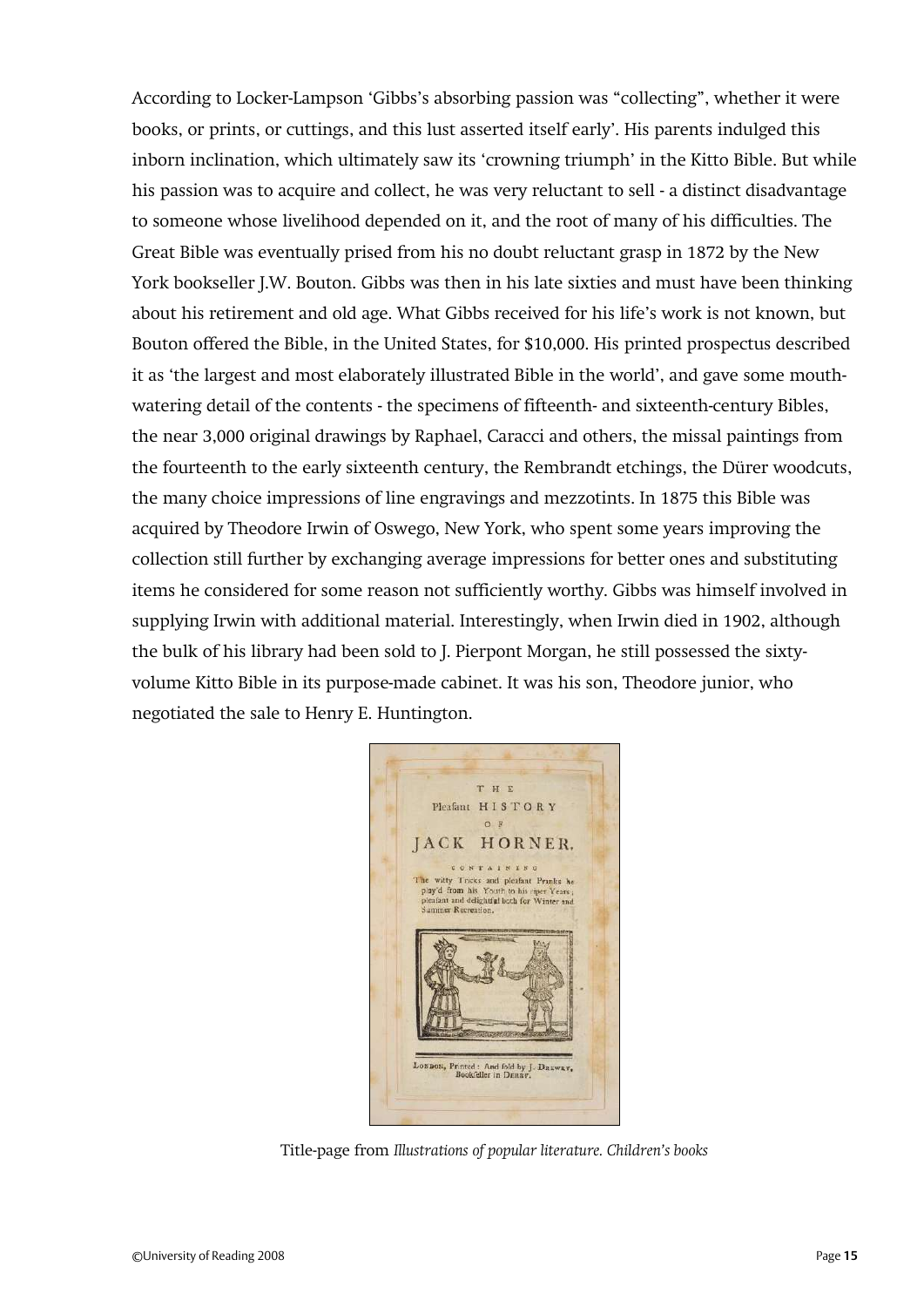Although the Kitto Bible is the undoubted and spectacular pinnacle of Gibbs's career, it is not the only surviving example of his activities. His was a lifetime devoted to making admittedly more modest collections on many subjects, and manufacturing extra-illustrated books, by way of trade and for his own pleasure and that of his friends. The Reading scrapbooks are just one example of these. Locker-Lampson tells of the very many scrapbooks Gibbs made as simple presents and tokens of affection when courting his first wife. Later he illustrated a 'great number of books', among them several copies of Chambers's *Book of days*, and made 'enormous collections' about barbers, Jews, and the cries of London, current whereabouts unknown. To these may be added an extra-illustrated *Table talk* of Horace Walpole and collections on tobacco and human longevity. All three of these survive in American libraries.

The practice of extra-illustration has its origins in the eighteenth century in England, and in particular, in the publication of James Granger's *A biographical history of England* in 1769 giving rise to the alternative term Grangerism. Granger was not himself an extra-illustrator, but a print collector. His work, however, was seized upon by other collectors as a way of organizing their own collections. Grangerizing soon became a popular activity in which published books were embellished and extended by the addition of illustrations and prints of all sorts. What began as an amateur's pastime inevitably became an activity in which those professionally involved in print selling and book making also took an interest. In England in the nineteenth-century the practice of extra-illustration was in decline, assaulted by bibliographers who saw it as vandalizing and destroying many works in the cause of producing one exemplary copy. But in the United States the activity and its products remained very popular with collectors for much longer. James Gibbs played a part in these processes.

Apart from their intrinsic interest, a close examination of '*Illustrations of Popular Literature*' gives a glimpse of Gibbs's working methods, carrying out the laborious activity of inlaying and mounting hundreds of pieces of paper, gathering the resulting leaves and organizing his themes. His love of the materials, his knowledge and didactic purpose are all apparent. The scrapbooks are not extra-illustrated texts, but the processes involved in their production are identical, and it is doubtful if Gibbs made much distinction between his illustrated books and his collections. Both arose naturally from his involvement in the joint commercial activities of bookbinding and print selling, and both served his public efforts to make his living and his private passions.